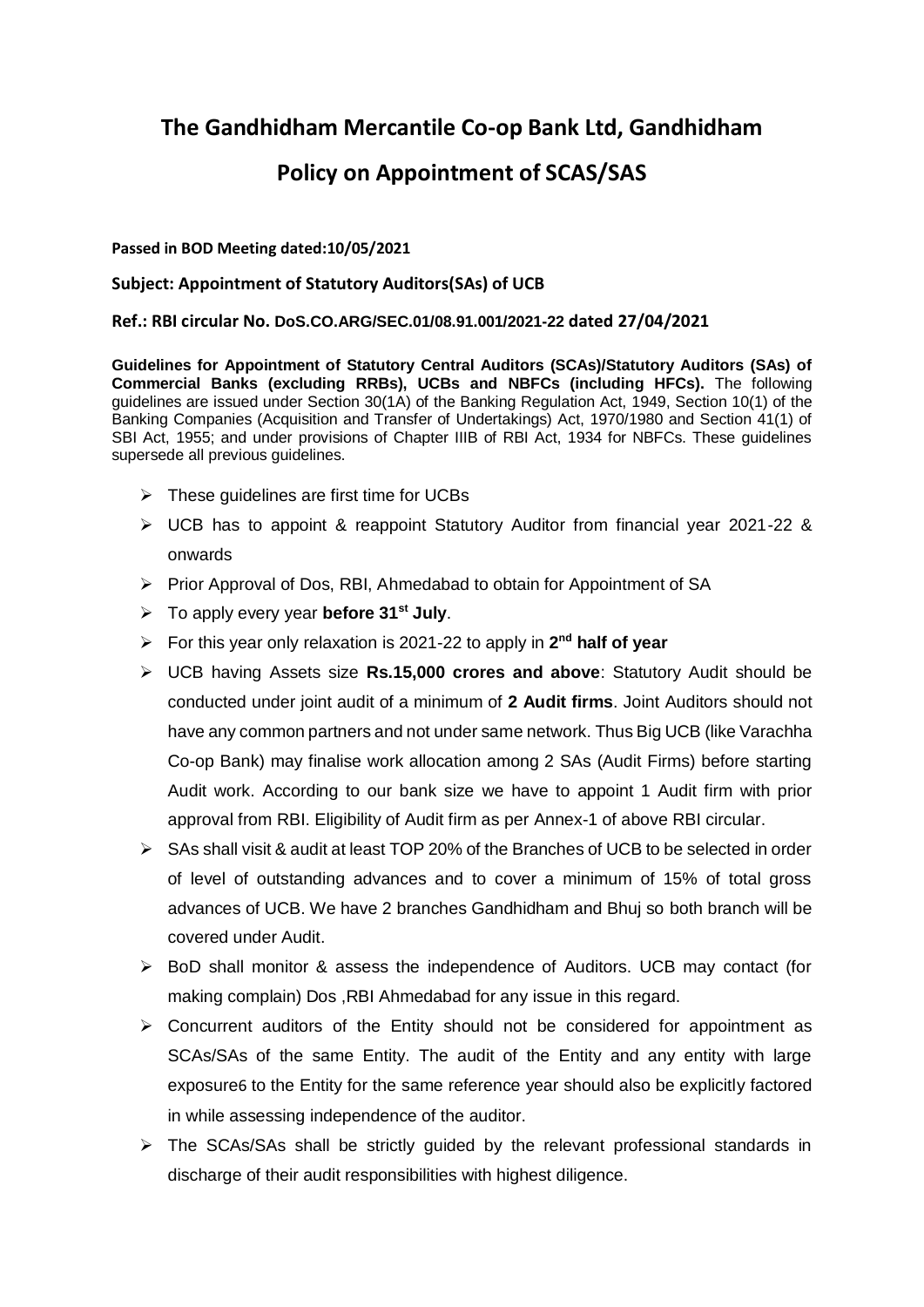- The Board[9](https://www.rbi.org.in/Scripts/BS_CircularIndexDisplay.aspx?Id=12079#FT9)/ACB/LMC of Entities shall review the performance of SCAs/SAs on an annual basis. Any serious lapses/negligence in audit responsibilities or conduct issues on part of the SCAs/SAs or any other matter considered as relevant shall be reported[10](https://www.rbi.org.in/Scripts/BS_CircularIndexDisplay.aspx?Id=12079#FT10) to RBI within two months from completion of the annual audit. Such reports should be sent with the approval/recommendation of the Board/ACB/LMC, with the full details of the audit firm.
- $\triangleright$  In the event of lapses in carrying out audit assignments resulting in misstatement of an Entity's financial statements, and any violations/lapses vis-à-vis the RBI's directions/guidelines regarding the role and responsibilities of the SCAs/SAs in relation to Entities, the SCAs/SAs would be liable to be dealt with suitably under the relevant statutory/regulatory framework.
- $\triangleright$  In order to protect the independence of the auditors/audit firms, Entities will have to appoint the SCAs/SAs for a continuous period of three years[11](https://www.rbi.org.in/Scripts/BS_CircularIndexDisplay.aspx?Id=12079#FT11), subject to the firms satisfying the eligibility norms each year. Further, Commercial Banks (excluding RRBs) and *UCBs can remove the audit firms during the above period only with the prior approval of the concerned office of RBI (Department of Supervision), as applicable for prior approval for appointment, as mentioned as per RBI circular para no. 3.2.* NBFCs removing the SCAs/SAs before completion of three years tenure shall inform concerned SSM/RO at RBI about it, along with reasons/justification for the same, within a month of such a decision being taken. **In short UCBs can appoint SAs for continuous period of 3 years subject to its eligibility norms**
- *An audit firm would not be eligible for reappointment in the same Entity for six years (two tenures) after completion of full or part of one term of the audit tenure [12](https://www.rbi.org.in/Scripts/BS_CircularIndexDisplay.aspx?Id=12079#FT12). However, audit firms can continue to undertake statutory audit of other Entities. Means one SA can not be reappointed for the next tenure i.e. for 6 years. 12* In case an audit firm has conducted audit of any Entity for part-tenure (1 year or 2 years) and then not appointed for remainder tenure, they also would not be eligible for reappointment in the same Entity for six years from completion of part-tenure.
- $\triangleright$  One audit firm can concurrently take up statutory audit of a maximum of four Commercial Banks [including not more than one PSB or one All India Financial Institution (NABARD, SIDBI, NHB, EXIM Bank) or RBI], **Eight UCBs** and eight NBFCs during a particular year, subject to compliance with required eligibility criteria and other conditions for each Entity and within overall ceiling prescribed by any other statutes or rules. For clarity, the limits prescribed for UCBs exclude audit of other co-operative societies by the same audit firm. For the purpose of this circular, a group of audit firms having common partners and/or under the same network, will be considered as one entity and they will be considered for allotment of SCA/SA accordingly. Shared/Sub-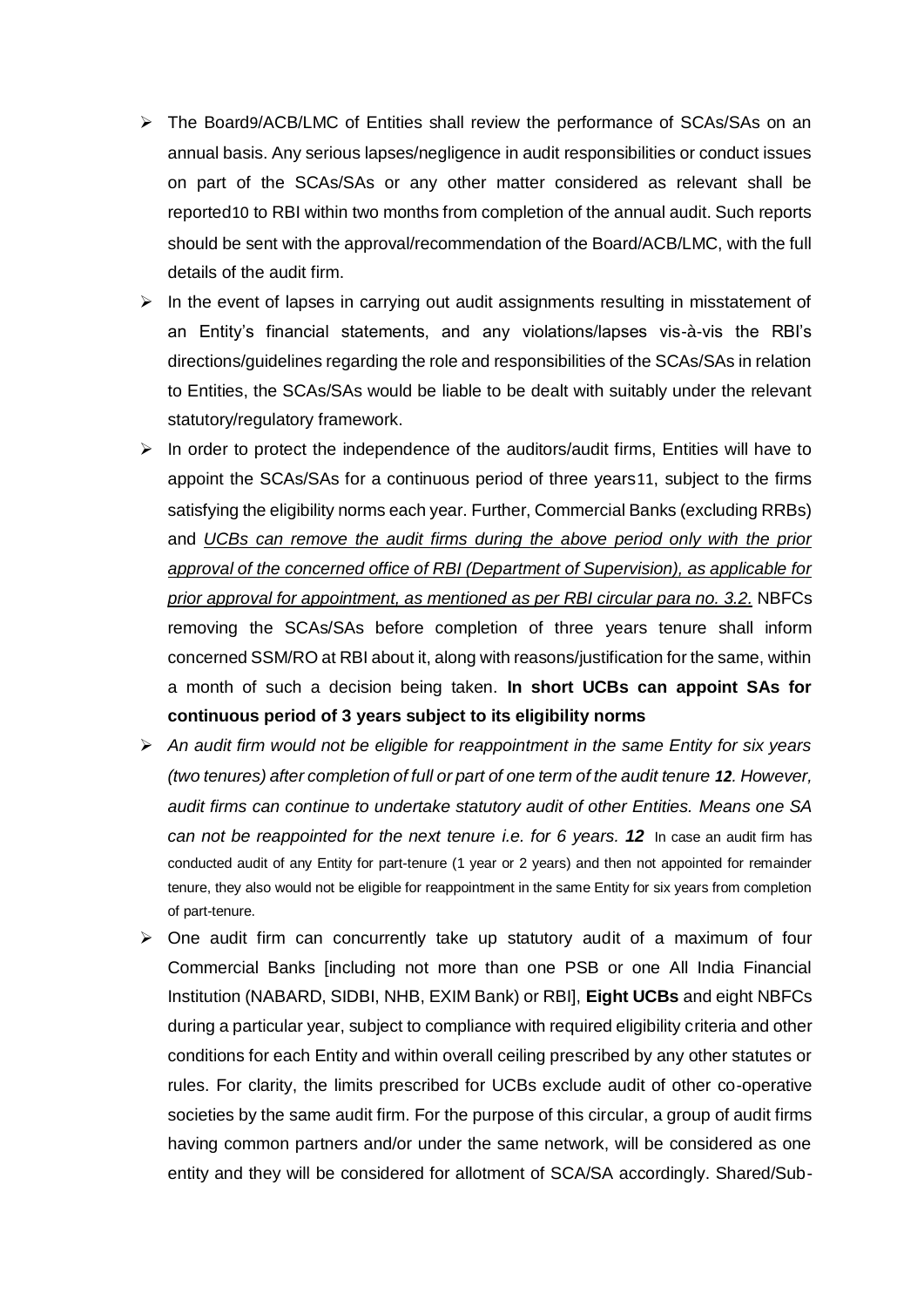contracted audit by any other/associate audit firm under the same network of audit firms is not permissible. The incoming audit firm shall not be eligible if such audit firm is associated with the outgoing auditor or audit firm under the same network of audit firms.

- $\triangleright$  The audit fees for SCAs/SAs of all the Entities shall be decided in terms of the relevant statutory/regulatory provisions. The audit fees for SCAs/SAs of all the Entities shall be reasonable and commensurate with the scope and coverage of audit, size and spread of assets, accounting and administrative units, complexity of transactions, level of computerization, identified risks in financial reporting, etc.
- $\triangleright$  The Board shall make recommendation to the competent authority as per the relevant statutory/regulatory instructions for fixing audit fees of SCAs/SAs. In past it was decided by RCS.
- $\triangleright$  Board to frame policy and post it on website and formulate necessary procedure to be followed for appointment of SAs. There should be necessary transparency & objectivity
- Eligibility of SAs based on Asset size: i. Up to Rs.1000 crore ii. Above Rs 1000 to 15000 iii. Above Rs.15000 crore. Our Assets size is below 1000 crore.
- **Procedure for Appointment of SCAs/SAs**
	- The Entities shall shortlist minimum of 2 audit firms for every vacancy of SCAs/SAs so that even if firm at first preference is found to be ineligible/refuses appointment, the firm at second preference can be appointed and the process of appointment of SCAs/SAs does not get delayed. However, in case of reappointment of SCAs/SAs by banks/UCBs till completion of tenure of continuous term of 3 years, there would not be any requirement of shortlisting and sending names of multiple audit firms to RBI while seeking approval to appointment. Eligibility norms prescribed by RBI, the bank shall seek RBI's prior approval for appointment of SCAs/SAs.
	- The UCBs shall place the name of shortlisted audit firms, in order of preference, before their Board for selection as SCA/SA. Upon selection of SCAs/SAs by the UCBs in consultation with their Board and verifying their compliance with the eligibility norms prescribed by RBI, the UCBs shall seek RBI's prior approval for appointment of SCAs/SAs.
	- The Entities shall obtain a certificate, along with relevant information as per [Form B](https://www.rbi.org.in/Scripts/BS_CircularIndexDisplay.aspx?Id=12079#FB) of above RBI circular, from the audit firm(s) proposed to be appointed as SCAs/SAs by the Entity to the effect that the audit firm(s) complies with all the eligibility norms prescribed by RBI for the purpose. Such certificate should be signed by the main partner/s of the audit firm proposed for appointment of SCAs/SAs of the Entities, under the seal of the said audit firm.
	- The Commercial Banks (excluding RRBs)/UCBs shall verify the compliance of audit firm(s) to the eligibility norms prescribed by RBI for the purpose and after being satisfied of their eligibility, recommend the names along with a certificate, in the format as per [Form C](https://www.rbi.org.in/Scripts/BS_CircularIndexDisplay.aspx?Id=12079#FC) of above RBI circular, stating that the audit firm(s)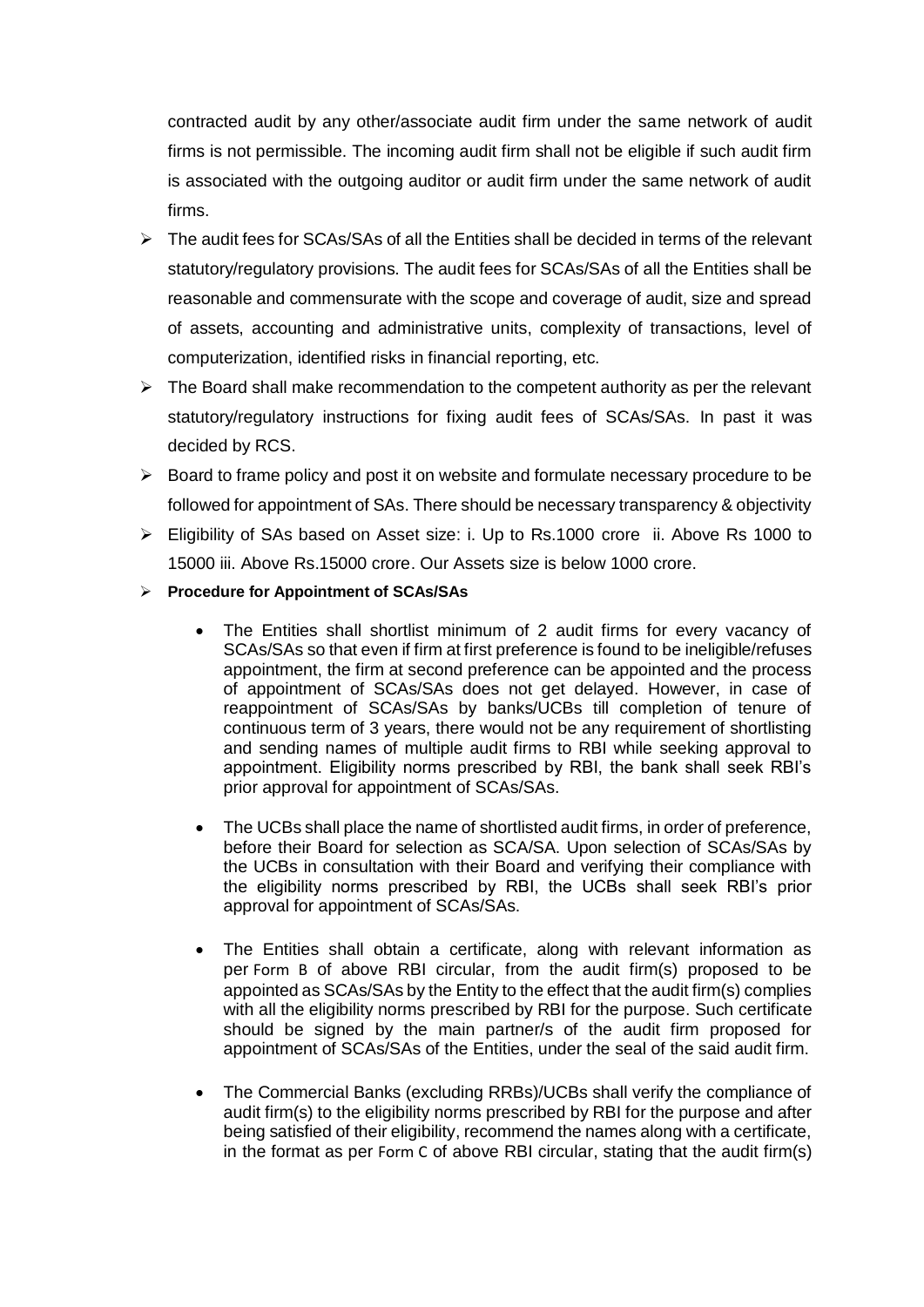proposed to be appointed as SCA/SA by them comply with all eligibility norms prescribed by RBI for the purpose.

- While approaching the RBI for its prior approval for appointment of SCAs/SAs, Commercial Banks (excluding RRBs)/UCBs shall indicate their total asset size as on March 31st of the previous year (audited figures), forward a copy of Board/ACB Resolution (resolution not needed for foreign banks operating under branch mode) recommending names of audit firms for appointment as SCAs/SAs in the order of preference and also furnish information as per [Form](https://www.rbi.org.in/Scripts/BS_CircularIndexDisplay.aspx?Id=12079#FB)  [B](https://www.rbi.org.in/Scripts/BS_CircularIndexDisplay.aspx?Id=12079#FB) and [Form C](https://www.rbi.org.in/Scripts/BS_CircularIndexDisplay.aspx?Id=12079#FC) as mentioned above, to facilitate expeditious approval of appointment/re-appointment of the concerned audit firm.
- $\triangleright$  ANNEX I : Eligibility norms of SAs
- $\triangleright$  ANNEX II : Procedure for appointment of SAs
- $\triangleright$  Form B: SA to sign and give their Information
- $\triangleright$  Form C : UCB to sign and give certificate regarding Audit Firm

### **ANNEX I**

### **Eligibility Criteria for Appointment as SCA/SA**

### **A. Basic Eligibility**

| <b>Asset Size of Entity as</b><br>on 31st March of<br><b>Previous Year</b>                 | <b>Minimum</b><br>No. of<br><b>Full-Time</b><br>partners<br>(FTPs)<br>with the<br>firm for a<br>period of<br>at least<br>three $(3)$<br>years<br>Note 1 | Out of total<br>FTPs,<br><b>Minimum</b><br>No. of<br><b>Fellow</b><br><b>Chartered</b><br>associated Accountant<br>(FCA)<br><b>Partners</b><br>associated<br>with the<br>firm for a<br>period of at<br>least three<br>(3) years | <b>Minimum</b><br>No. of Full<br><b>Time</b><br>Partners/<br><b>Paid CAs</b><br>with<br><b>CISA/ISA</b><br>Qualification<br>Note 2 | <b>Minimum</b><br>No. of<br>years of<br>Audit<br><b>Experience</b><br>of the firm<br>Note 3 | <b>Minimum</b><br>No. of<br><b>Professional</b><br>staff Note 4 |
|--------------------------------------------------------------------------------------------|---------------------------------------------------------------------------------------------------------------------------------------------------------|---------------------------------------------------------------------------------------------------------------------------------------------------------------------------------------------------------------------------------|------------------------------------------------------------------------------------------------------------------------------------|---------------------------------------------------------------------------------------------|-----------------------------------------------------------------|
| Above ₹15,000 crore                                                                        | 5                                                                                                                                                       |                                                                                                                                                                                                                                 | 2                                                                                                                                  | 15                                                                                          | 18                                                              |
|                                                                                            |                                                                                                                                                         |                                                                                                                                                                                                                                 |                                                                                                                                    | 8                                                                                           | 12                                                              |
| Above $\overline{\xi}$ 1,000 crore and<br>Up to ₹15,000 crore                              | 3                                                                                                                                                       |                                                                                                                                                                                                                                 |                                                                                                                                    |                                                                                             |                                                                 |
| Upto ₹1,000 crore<br>* Not mandatory for UCBs/NBFCs with asset size of upto ₹ 1,000 crore. | 2                                                                                                                                                       |                                                                                                                                                                                                                                 | $1*$                                                                                                                               | 6                                                                                           | 8                                                               |

**Note 1:** There should be at least one-year continuous association of partners with the firm as on the date of empanelment (for PSBs)/ shortlisting (for other Entities) for considering them as full time partners. Further, for appointment as SCAs/SAs of all Commercial Banks (excluding RRBs), and other Entities with asset size above ₹ 1,000 crore, at least two partners of the firm shall have continuous association with the firm for at least 10 years.

For all Commercial Banks (excluding RRBs), and UCBs/NBFCs with asset size above ₹ 1,000 crore, the full-time partner's association with the firm would mean exclusive association. The definition of 'exclusive association' will be based on the following criteria: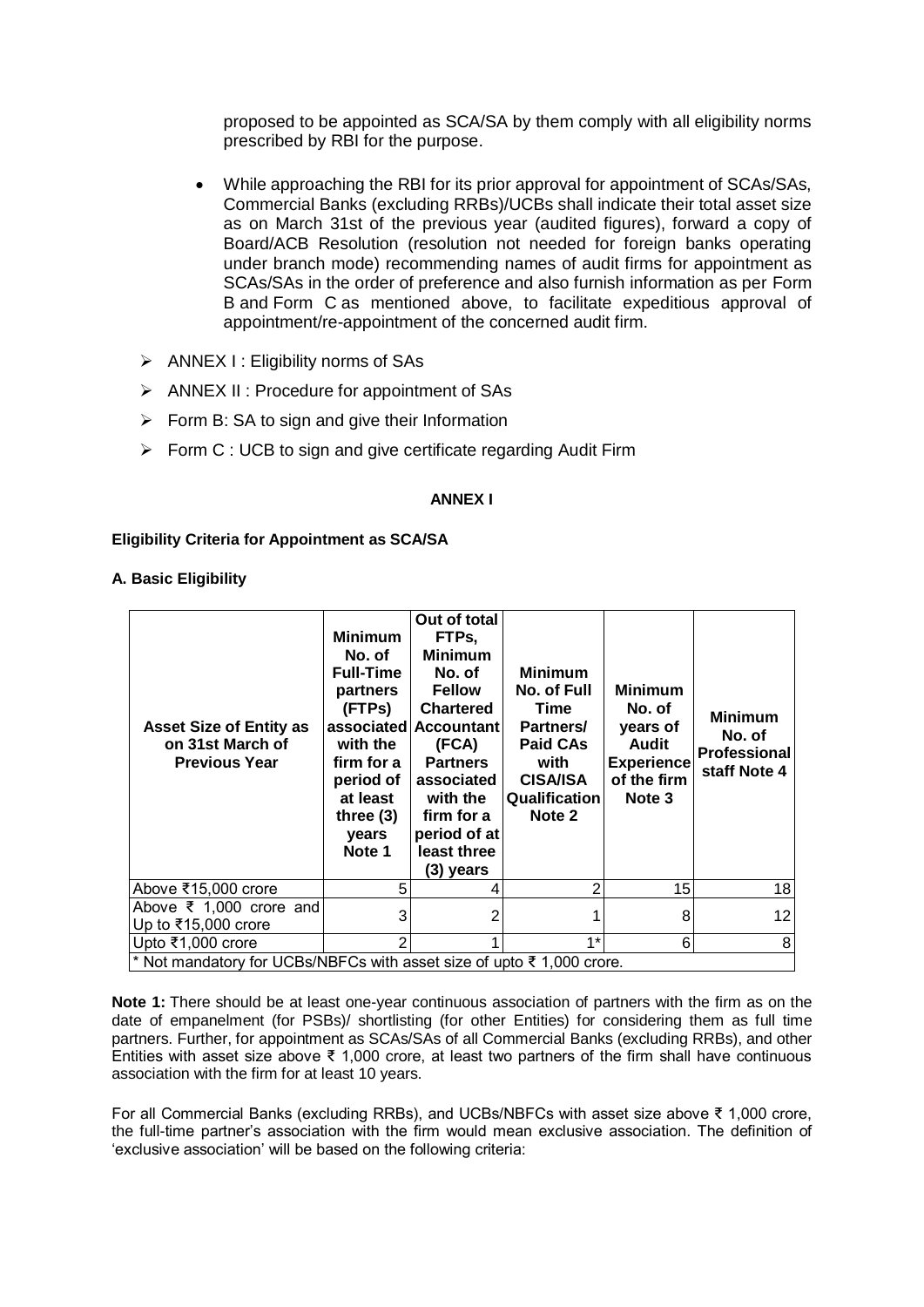- (a) The full-time partner should not be a partner in other firm/s.
- (b) She/ He should not be employed full time / part time elsewhere.

(c) She/ He should not be practicing in her/his own name or engaged in practice otherwise or engaged in other activity which would be deemed to be in practice under Section 2(2) of the Chartered Accountants Act, 1949.

(d) In case of PSBs, the income of the partner from the firm/LLP should not be below the threshold limits prescribed by the Office of C&AG for the purpose of consideration as full-time partners for appointment as auditors of Public Sector Undertakings. For other Entities, the Board/ACB/LMC shall examine and ensure that the income of the partner from the firm/LLP is adequate for considering them as full-time exclusively associated partners, which will ensure the capability of the firm for the purpose.

#### **Note 2:** CISA/ISA Qualification:

For UCBs and NBFCs with asset size up to ₹1,000 crore, there is no minimum requirement in this regard. However, such Entities may give priority to firms with full time partners or full time CAs having CISA/ISA qualification. There should be at least one-year continuous association of Paid CAs with CISA/ISA qualification with the firm as on the date of empanelment (for PSBs)/ shortlisting (for other Entities) for considering them as Paid CAs with CISA/ISA qualification for the purpose.

#### **Note 3:** Audit Experience:

For Commercial Banks (excluding RRBs), audit experience shall mean experience of the audit firm as Statutory Central/Branch Auditor of Commercial Banks (excluding RRBs)/ AIFIs. For UCBs and NBFCs, audit experience shall mean experience of the audit firm as Statutory Central/Branch Auditor of Commercial Banks (excluding RRBs)/ UCBs/NBFCs/ AIFIs. In case of merger and demerger of audit firms, merger effect will be given after 2 years of merger while demerger will be effected immediately for this purpose.

#### **Note 4:** Professional Staff

Professional staff includes audit and article clerks with knowledge of book-keeping and accountancy and who are engaged in on-site audits but excludes typists/stenos/computer operators/ secretaries/subordinate staff, etc. There should be at least one-year continuous association of professional staff with the firm as on the date of empanelment (for PSBs)/ shortlisting (for other Entities) for considering them as professional staff for the purpose.

## **B. Additional Consideration**

(i) The audit firm, proposed to be appointed as SCAs/SAs for Entities, should be duly qualified for appointment as auditor of a company in terms of Section 141 of the Companies Act, 2013.

(ii) The audit firm should not be under debarment by any Government Agency, National Financial Reporting Authority (NFRA), the Institute of Chartered Accountants of India (ICAI), RBI or Other Financial Regulators.

(iii) The Entities shall ensure that appointment of SCAs/SAs is in line with the ICAI's Code of Ethics/any other such standards adopted and does not give rise to any conflict of interest.

(iv) If any partner of a Chartered Accountant firm is a director in any Public Sector Bank (PSB), the said firm shall not be appointed as SCA/SA of any PSB. Further, if any partner of a Chartered Accountant firm is a director in any Entity, the said firm shall not be appointed as SCA/SA of any of the group entitie[s](https://www.rbi.org.in/Scripts/BS_CircularIndexDisplay.aspx?Id=12079#FT13)<sup>13</sup> of that Entity.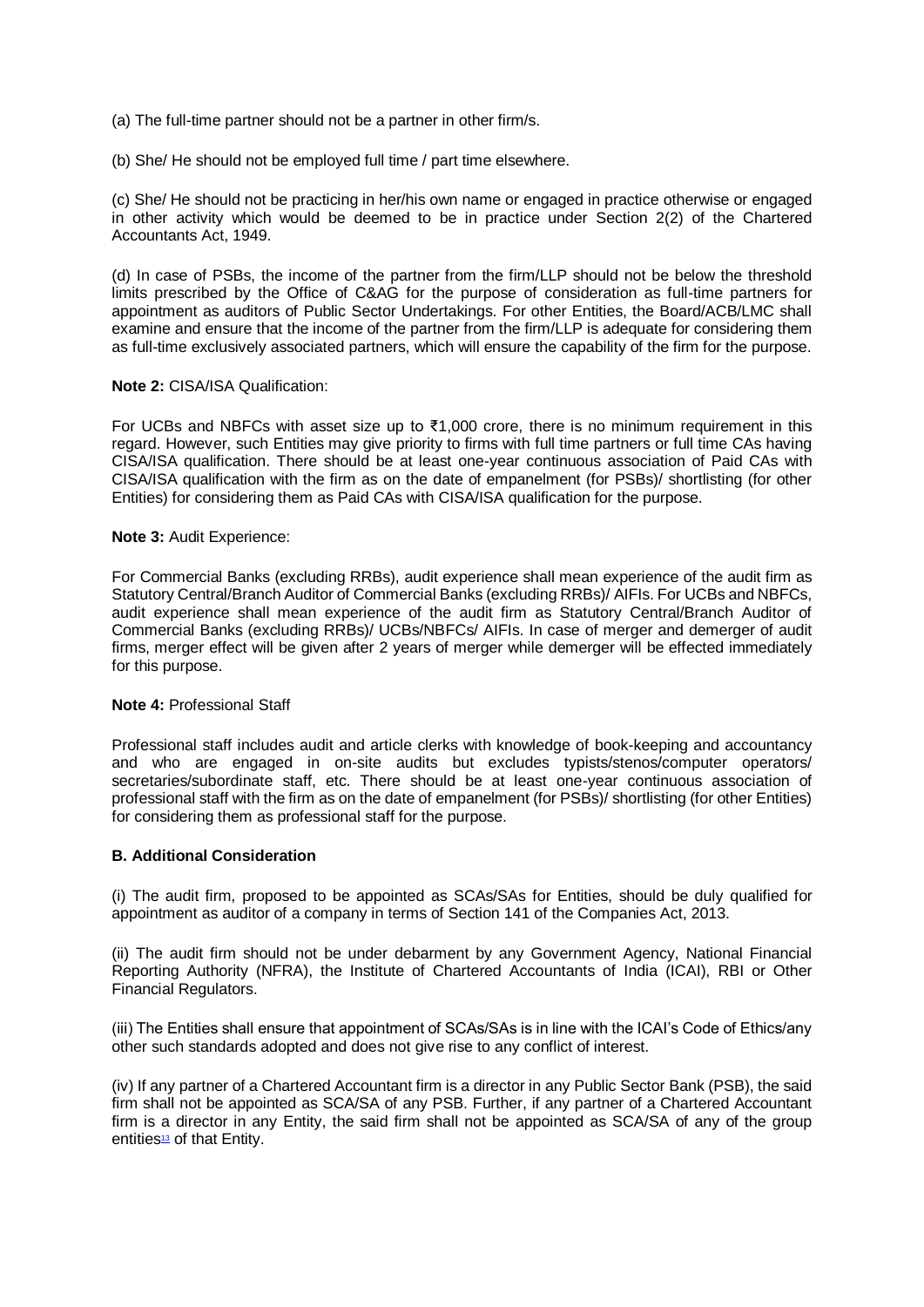(v) The auditors for Entities with asset size above ₹1,000 crore should preferably have capability and experience in deploying Computer Assisted Audit Tools and Techniques (CAATTs) and Generalized Audit Software (GAS), commensurate with the degree/ complexity of computer environment of the Entities where the accounting and business data reside in order to achieve audit objectives.

(vi) For audit of UCBs, the SA of the firm should have a fair knowledge of the functioning of the cooperative sector and shall preferably have working knowledge of the language of the state in which the UCB/branch of the UCB is located.

## **C. Continued Compliance with basic eligibility criteria**

In case any audit firm (after appointment) does not comply with any of the eligibility norms (on account of resignation, death etc. of any of the partners, employees, action by Government Agencies, NFRA, ICAI, RBI, other Financial Regulators, etc.), it may promptly approach the Entity with full details. Further, the audit firm shall take all necessary steps to become eligible within a reasonable time and in any case, the audit firm should be complying with the above norms before commencement of Annual Statutory Audit for Financial Year ending 31st March and till the completion of annual audit.

In case of any extraordinary circumstance after the commencement of audit, like death of one or more partners, employees, etc., which makes the firm ineligible with respect to any of the eligibility norms, RBI will have the discretion to allow the concerned audit firm to complete the audit, as a special case.

#### **ANNEX II**

### **Procedure for Appointment of SCAs/SAs**

1. The Entities shall shortlist minimum of 2 audit firms for every vacancy of SCAs/SAs so that even if firm at first preference is found to be ineligible/refuses appointment, the firm at second preference can be appointed and the process of appointment of SCAs/SAs does not get delayed. However, in case of reappointment of SCAs/SAs by banks/UCBs till completion of tenure of continuous term of 3 years, there would not be any requirement of shortlisting and sending names of multiple audit firms to RBI while seeking approval to appointment.

2. The banking companies shall continue to follow the existing procedure followed by them for selection of SCAs/SAs. They shall place the name of shortlisted audit firms, in order of preference, before their ACB/LMC for selection as SCAs/SAs. Upon selection of SCAs/SAs by the bank in consultation with their ACB/LMC and verifying their compliance with the eligibility norms prescribed by RBI, the bank shall seek RBI's prior approval for appointment of SCAs/SAs.

3. For PSBs, empanelment of audit firms eligible for appointment as SCAs will continue to be done by the Office of C&AG, based on the norms prescribed by RBI, as on January 1 of the relevant year.

The list of firms as furnished by C&AG to RBI will be subjected to scrutiny by RBI for identifying the eligible firms and excluding audit firms who have been denied audit by C&AG/RBI. RBI will forward a single list<sup>[14](https://www.rbi.org.in/Scripts/BS_CircularIndexDisplay.aspx?Id=12079#FT14)</sup> of all audit firms eligible for appointment as SCAs to all PSBs on an annual basis. PSBs shall shortlist audit firms from the said list of eligible audit firms as received from RBI, based on certain objective criteria (like number of full time partners, number of professional staff, number of CISA/ISA qualified partners/paid CAs, number of FCAs, etc.) as laid down in the bank's policy for appointment of statutory auditors. Further, the PSBs shall place the list of shortlisted firms, in order of preference, before the ACB for selection of SCAs in a transparent manner. Upon selection of SCAs by the PSBs in consultation with their ACB and verifying their compliance with the eligibility norms prescribed by RBI, the PSBs shall seek RBI's prior approval for appointment of SCAs.

4. The UCBs shall place the name of shortlisted audit firms, in order of preference, before their Board for selection as SCA/SA. Upon selection of SCAs/SAs by the UCBs in consultation with their Board and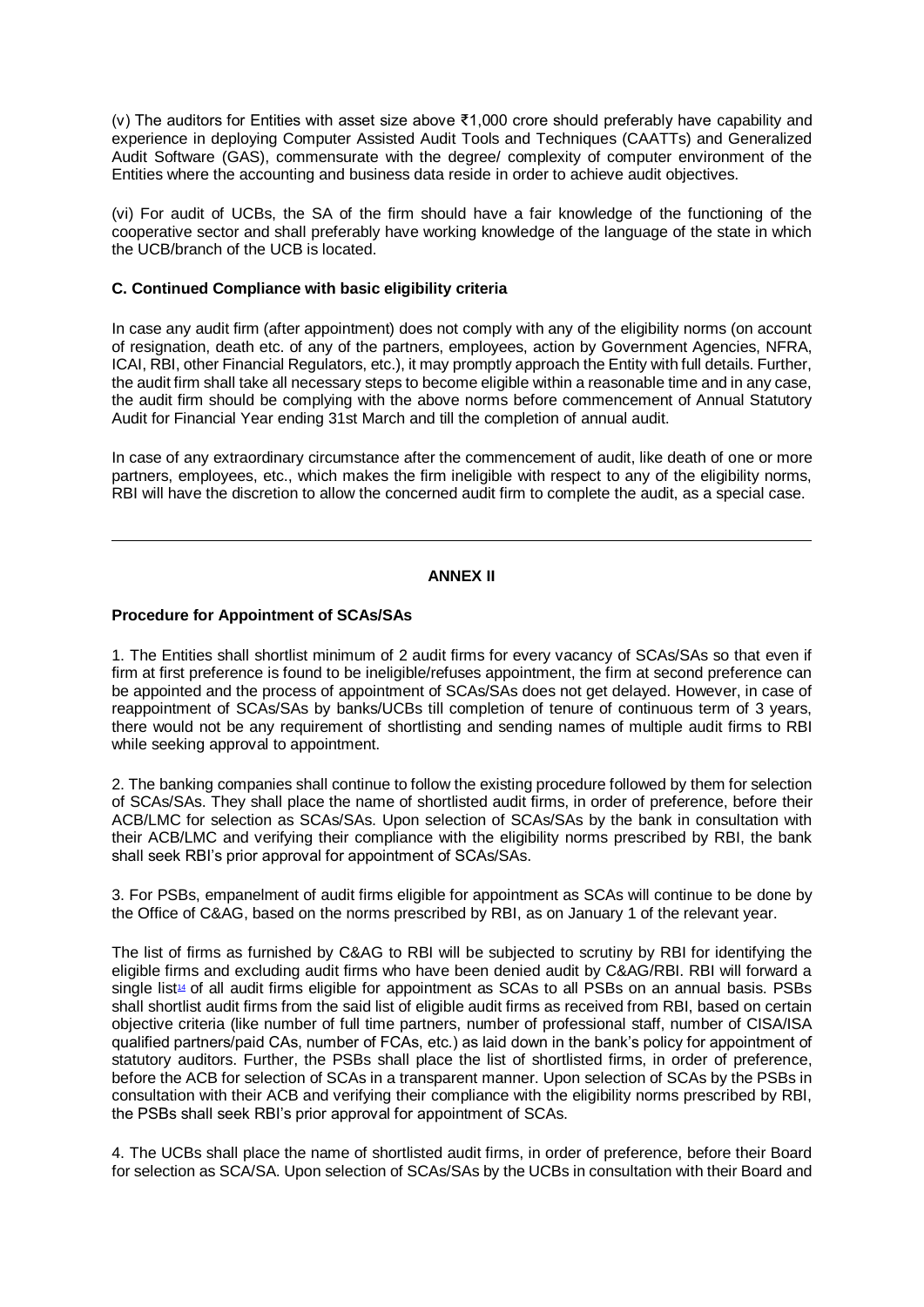verifying their compliance with the eligibility norms prescribed by RBI, the UCBs shall seek RBI's prior approval for appointment of SCAs/SAs.

5. The Entities shall obtain a certificate, along with relevant information as per [Form B,](https://www.rbi.org.in/Scripts/BS_CircularIndexDisplay.aspx?Id=12079#FB) from the audit firm(s) proposed to be appointed as SCAs/SAs by the Entity to the effect that the audit firm(s) complies with all the eligibility norms prescribed by RBI for the purpose. Such certificate should be signed by the main partner/s of the audit firm proposed for appointment of SCAs/SAs of the Entities, under the seal of the said audit firm.

6. The Commercial Banks (excluding RRBs)/UCBs shall verify the compliance of audit firm(s) to the eligibility norms prescribed by RBI for the purpose and after being satisfied of their eligibility, recommend the names along with a certificate, in the format as per  $\overline{Form C}$ , stating that the audit firm(s) proposed to be appointed as SCA/SA by them comply with all eligibility norms prescribed by RBI for the purpose.

7. While approaching the RBI for its prior approval for appointment of SCAs/SAs, Commercial Banks (excluding RRBs)/UCBs shall indicate their total asset size as on March 31st of the previous year (audited figures), forward a copy of Board/ACB Resolution (resolution not needed for foreign banks operating under branch mode) recommending names of audit firms for appointment as SCAs/SAs in the order of preference and also furnish information as per [Form B](https://www.rbi.org.in/Scripts/BS_CircularIndexDisplay.aspx?Id=12079#FB) and [Form C](https://www.rbi.org.in/Scripts/BS_CircularIndexDisplay.aspx?Id=12079#FC) as mentioned above, to facilitate expeditious approval of appointment/re-appointment of the concerned audit firm.

# **FORM B**

## **Eligibility Certificate from (Name and Firm Registration Number of the firm)**

## **A. Particulars of the firm:**

| Asset<br>Size of<br><b>Entity as</b><br>on 31st<br><b>Previous</b><br>Year               | <b>Number of Full-</b><br><b>Time partners</b><br>(FTPs)<br>associated*<br>March of $ $ with the firm for<br>a period of<br>three (3) years | Out of total<br>FTPs, Number<br>of FCA Partners<br>associated with<br>the firm for a<br>period of three<br>$(3)$ years | <b>Number of</b><br><b>Full Time</b><br>Partners/<br><b>Paid CAs</b><br>with<br><b>CISA/ISA</b><br>Qualification | <b>Number of</b><br>Years of<br><b>Audit</b><br>Experience# | <b>Number of</b><br>Professional<br>staff |  |  |  |
|------------------------------------------------------------------------------------------|---------------------------------------------------------------------------------------------------------------------------------------------|------------------------------------------------------------------------------------------------------------------------|------------------------------------------------------------------------------------------------------------------|-------------------------------------------------------------|-------------------------------------------|--|--|--|
|                                                                                          |                                                                                                                                             |                                                                                                                        |                                                                                                                  |                                                             |                                           |  |  |  |
| *Exclusively associated in case of all Commercial Banks (excluding RRBs), and            |                                                                                                                                             |                                                                                                                        |                                                                                                                  |                                                             |                                           |  |  |  |
| <b>IUCBs/NBFCs</b><br>with<br>asset<br>1.000<br>crore<br>size<br>than<br>оf<br>₹<br>more |                                                                                                                                             |                                                                                                                        |                                                                                                                  |                                                             |                                           |  |  |  |
| #Details may be furnished separately for experience as SCAs/SAs and SBAs                 |                                                                                                                                             |                                                                                                                        |                                                                                                                  |                                                             |                                           |  |  |  |

## **B. Additional Information:**

- i. Copy of Constitution Certificate.
- ii. Whether the firm is a member of any network of audit firms or any partner of the firm is a partner in any other audit firm? If yes, details thereof.
- iii. Whether the firm has been appointed as SCA/SA by any other Commercial Bank (excluding RRBs) and/or All India Financial Institution (AIFI)/RBI/NBFC/UCB in the present financial year? If yes, details thereof.
- iv. Whether the firm has been debarred from taking up audit assignments by any regulator/Government agency? If yes, details thereof.
- v. Details of disciplinary proceedings etc. against firm by any Financial Regulator/Government agency during last three years, both closed and pending.

# **C. Declaration from the firm**